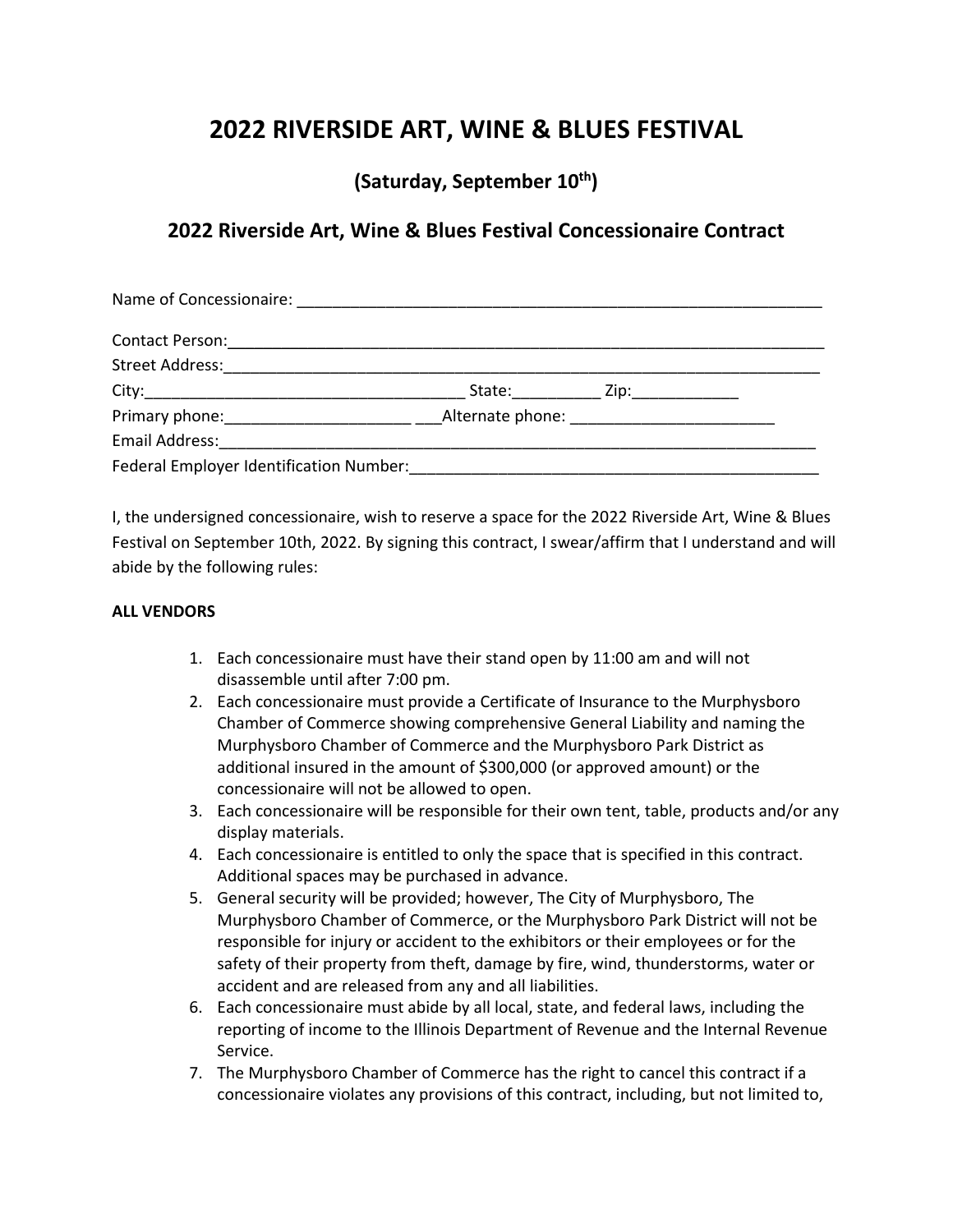the sale, distribution, display and/or production of any item or service in violation of any local, state or federal law or deemed not to be in the best interests of the general public or which creates a danger to the general public. There are no exceptions to this policy.

- 8. The Murphysboro Chamber of Commerce reserves the right to select concessionaires and may award or deny a space to a concessionaire for any reason at the timing of the application, including, but not limited to the types of products sold.
- 9. Each concessionaire will sell, display, distribute and/or produce the products listed below (see **Products** section).
- 10. The event will be held rain or shine.

## **FOOD CONCESSIONAIRE**

- A. To participate as a food or beverage (non-wine) concessionaire, the event fee will be the minimum Sponsorship level of \$150.00.
- B. Each food vendor will have a minimum 20 foot wide tent area.
- C. Electricity can be provided to food concessionaires for an additional \$25 fee. Concessionaires must supply all electrical cords needed to receive electricity from the electrical source.
- D. Each food, or related concessionaire required to by law, must abide by all local, state, and federal Health Department regulations and must provide to the Chamber of Commerce a certificate of compliance from the Jackson County Health Department or the concessionaire will not be allowed to open.

### **BEVERAGE CONCESSIONAIRE**

- A. To participate as a food or beverage (non-wine) concessionaire, the event fee will be the minimum Sponsorship level of \$150.00.
- B. Beverage concessionaires will have a minimum 20 foot wide tent area.
- C. Electricity can be provided to food concessionaires for an additional \$25 fee. concessionaires must supply all electrical cords needed to receive electricity from the electrical source.
- D. Each food, or related concessionaire required to by law, must abide by all local, state, and federal Health Department regulations and must provide to the Chamber of Commerce a certificate of compliance from the Jackson County Health Department or the concessionaire will not be allowed to open.

**Products:** I will be displaying, creating, selling or producing only the following items or services at my stand:

\_\_\_\_\_\_\_\_\_\_\_\_\_\_\_\_\_\_\_\_\_\_\_\_\_\_\_\_\_\_\_\_\_\_\_\_\_\_\_\_\_\_\_\_\_\_\_\_\_\_\_\_\_\_\_\_\_\_\_\_\_\_\_\_\_\_\_\_\_\_\_\_\_\_\_\_\_\_\_

\_\_\_\_\_\_\_\_\_\_\_\_\_\_\_\_\_\_\_\_\_\_\_\_\_\_\_\_\_\_\_\_\_\_\_\_\_\_\_\_\_\_\_\_\_\_\_\_\_\_\_\_\_\_\_\_\_\_\_\_\_\_\_\_\_\_\_\_\_\_\_\_\_\_\_\_\_\_\_

\_\_\_\_\_\_\_\_\_\_\_\_\_\_\_\_\_\_\_\_\_\_\_\_\_\_\_\_\_\_\_\_\_\_\_\_\_\_\_\_\_\_\_\_\_\_\_\_\_\_\_\_\_\_\_\_\_\_\_\_\_\_\_\_\_\_\_\_\_\_\_\_\_\_\_\_\_\_\_

**Vendor Signature:** \_\_\_\_\_\_\_\_\_\_\_\_\_\_\_\_\_\_\_\_\_\_\_\_\_\_\_\_\_\_\_\_\_\_\_\_\_\_\_\_\_\_\_\_\_\_\_\_\_\_\_\_\_\_\_\_\_\_\_\_\_\_\_